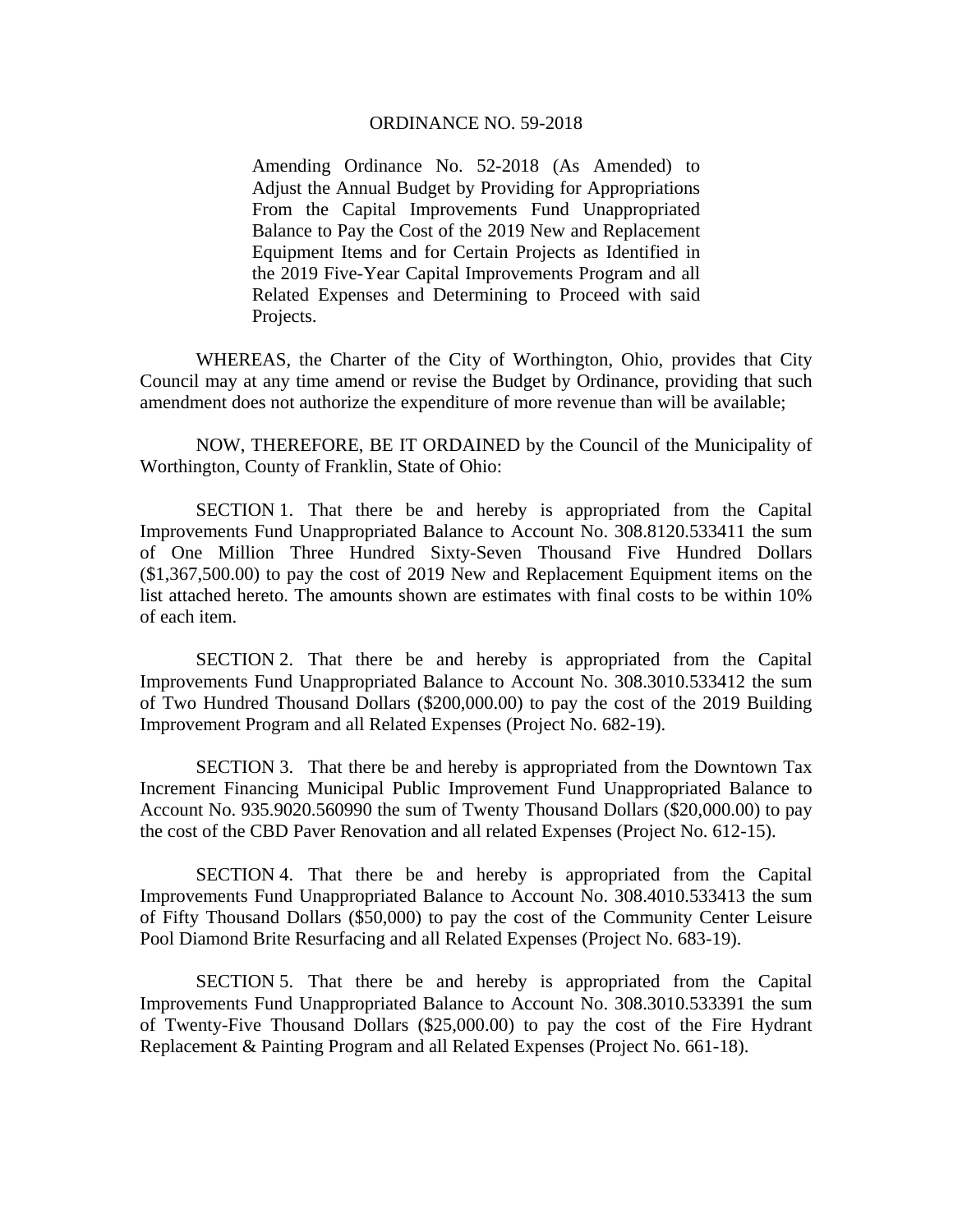## ORDINANCE NO. 59-2018

SECTION 6. That there be and hereby is appropriated from the Capital Improvements Fund Unappropriated Balance to Account No. 308.3010.533414 the sum of Sixteen Thousand Dollars (\$16,000.00) to pay the cost of the Fleet Garage Floor Sealing and all Related Expenses (Project No. 684-19).

SECTION 7. That there be and hereby is appropriated from the Capital Improvements Fund Unappropriated Balance to Account No. 308.8150.533415 the sum of Twenty-Five Thousand Dollars (\$25,000.00) to pay the cost of the Olentangy River Road Guardrail and all Related Expenses (Project No. 685-19).

SECTION 8. That there be and hereby is appropriated from the Capital Improvements Fund Unappropriated Balance to Account No. 308.4010.533416 the sum of Fourteen Thousand Dollars (\$14,000.00) to pay the cost of the Perry Park Restroom Roof Replacement and Building Improvements and all Related Expenses (Project No. 686-19).

SECTION 9. That there be and hereby is appropriated from the Capital Improvements Fund Unappropriated Balance to Account No. 308.8140.533417 the sum of Twenty-Five Thousand Dollars (\$25,000) to pay the cost of the Rush Run Anaylsis and all Related Expenses (Project No. 687-19).

SECTION 10. That there be and hereby is appropriated from the Capital Improvements Fund Unappropriated Balance to Account No. 308.8140.533418 the sum of Thirty-One Thousand Dollars (\$31,000.00) to pay the cost of the Rush Run-South Street/McCoy Slope Repair and Rehab and all Related Expenses (Project No. 688-19).

SECTION 11. That there be and hereby is appropriated from the Capital Improvements Fund Unappropriated Balance to Account No. 308.3010.533419 the sum of Fifty Thousand Dollars (\$50,000.00) to pay the cost of the Service/Engineering Building Roof and all Related Expenses (Project No. 689-19).

SECTION 12. That there be and hereby is appropriated from the Capital Improvements Fund Unappropriated Balance to Account No. 308.8150.533420 the sum of Fifty Thousand Dollars (\$50,000.00) to pay the cost of Traffic Signals and Lighting and all Related Expenses (Project No. 690-19).

SECTION 13. That there be and hereby is appropriated from the Downtown Tax Increment Financing Municipal Public Improvement Fund Unappropriated Balance to Account No. 935.9020.560991 the sum of Ten Thousand Dollars (\$10,000.00) to pay the cost of the Village Green NE Brick Paver Replacement and all Related Expenses (Project No. 691-19).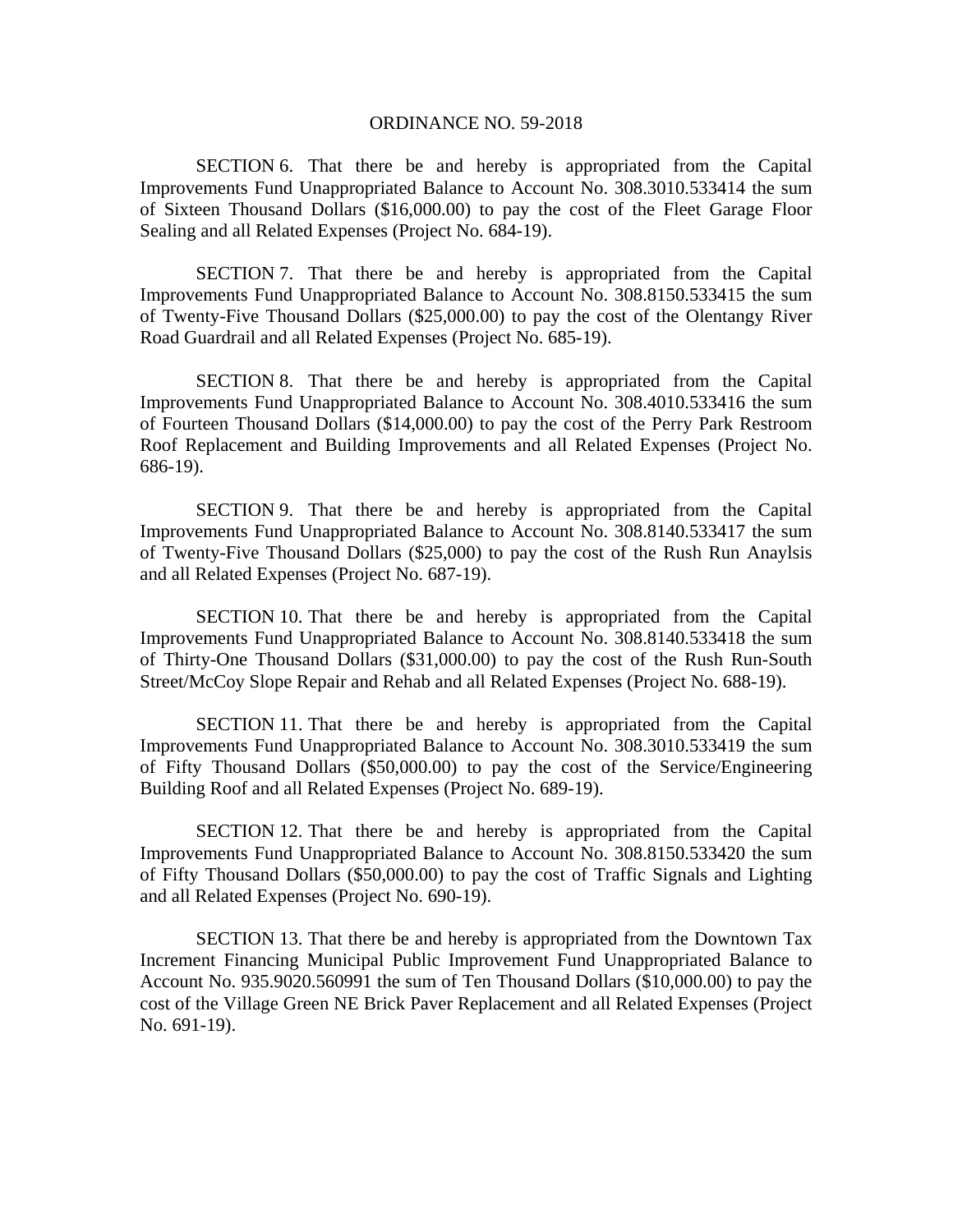## ORDINANCE NO. 59-2018

SECTION 14. That there be and hereby is appropriated from the Capital Improvements Fund Unappropriated Balance to Account No. 308.5010.533347 the sum of Fifty Thousand Dollars (\$50,000.00) to pay the cost of the Community Wayfinding Signage and all Related Expenses (Project No. 619-15).

SECTION 15. For purposes of Section 2.21 of the Charter of the City, this ordinance shall be considered an "Ordinance Determining to Proceed" with the Projects, notwithstanding future actions of this Council, which may be necessary or appropriate in order to comply with other requirements of law.

SECTION 16. That notice of passage of this Ordinance shall be posted in the Municipal Administration Building, the Worthington Library, the Griswold Center and the Worthington Community Center and shall set forth the title and effective date of the Ordinance and a statement that the Ordinance is on file in the office of the Clerk of Council. This Ordinance shall take effect and be in force from and after the earliest period allowed by law and by the Charter of the City of Worthington, Ohio.

Passed December 10, 2018

 \_/s/ Bonnie D. Michael\_\_\_\_\_\_\_\_\_\_\_\_\_\_ President of Council

Attest:

 Introduced December 3, 2018  $/s/D$ . Kay Thress  $P.H.$  December 10, 2018 Clerk of Council Effective January 2, 2019